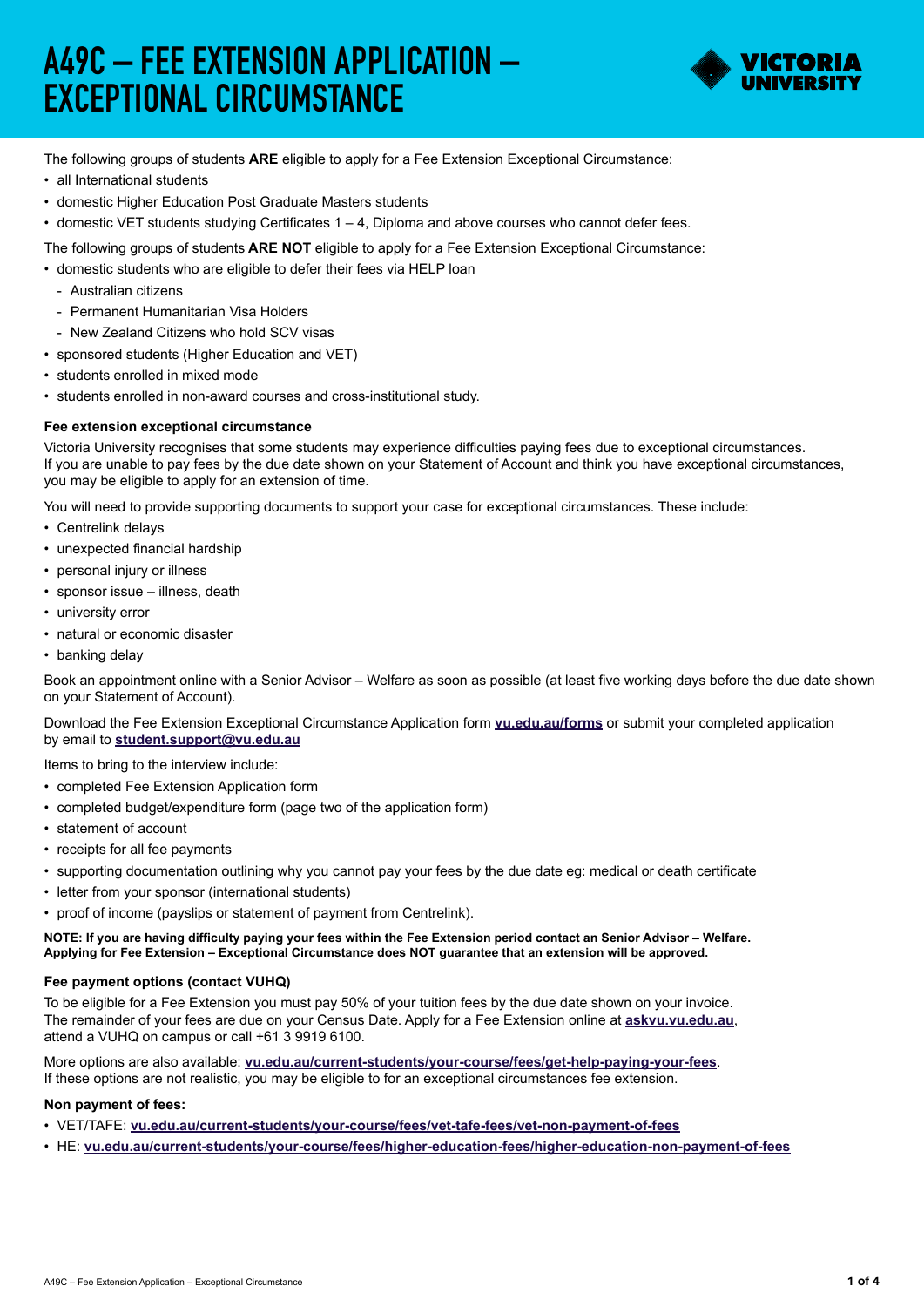#### **Other services provided by student support include:**

- • Centrelink payments, Centrelink Loans, Youth Allowance, Austudy, and any other Centrelink issues.
- Money management difficulty paying bills.
- HECS / VET Student Loan advice.
- Tax Help program.
- Student loans.
- Housing support and advice.
- Other financial issues.

#### **Application for exceptional circumstance**

Before completing this form, please read the attached information 'Fee Extension – Exceptional Circumstance'.

This application form is to be completed and submitted with all relevant documentation at the appointment with a Senior Advisor – Welfare to discuss your case.

Please write in **BLOCK LETTERS** using a black or blue pen.

| 1. PERSONAL DETAILS                    |           |                      |             |
|----------------------------------------|-----------|----------------------|-------------|
| Title<br>Family name                   |           |                      |             |
| Given names                            |           |                      | Student ID  |
| Are you an international student?      | Yes<br>No | <b>TAFE</b> domestic |             |
| 2. COURSE DETAILS                      |           |                      |             |
| Campus                                 |           |                      | Study Year  |
| Course title                           |           |                      | Course code |
| 3. FEES                                |           |                      |             |
| <b>FEE AMOUNT</b>                      |           |                      |             |
| Total fees payable                     | \$        |                      |             |
| How much of your fees have you paid?   | \$        |                      |             |
| How much of your fees are outstanding? | \$        |                      |             |

#### **4. INCOME AND EXPENDITURE**

(The budget sheet on the reverse of this form may assist you to complete this section.)

#### **EXPENSES FEE AMOUNT**

|    | a) Housing     | \$   | Employee            |
|----|----------------|------|---------------------|
| b) | Personal       | \$   | Centrelink payment  |
| C) | Food           | \$   | Total income        |
| d) | Debits         | \$   | Less total expenses |
| e) | Education      | \$   |                     |
| f) | Transport      | \$   | Total fee amount    |
| g) | General        | \$   |                     |
|    | Total expenses | - \$ |                     |
|    |                |      |                     |

| \$<br>Employee               | \$ |
|------------------------------|----|
| \$<br>Centrelink payment     | \$ |
| \$<br>Total income           | \$ |
| \$<br>Less total expenses \$ |    |
| \$                           |    |
| Total fee amount             | \$ |
| \$                           |    |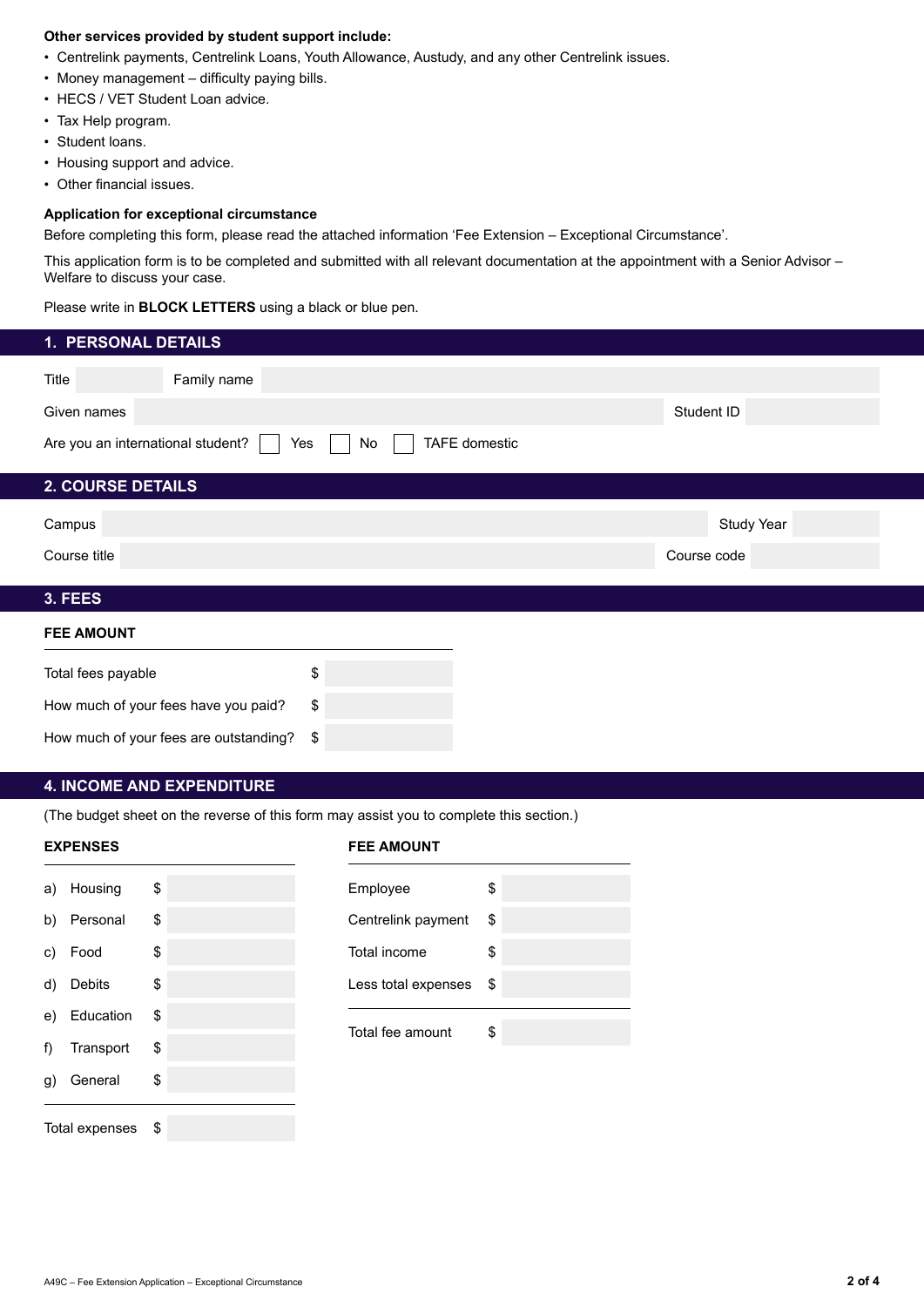| <b>REASON FOR</b><br><b>FEE EXTENSION</b> |                                     | <b>INTERNATIONAL</b><br><b>STUDENTS</b> | <b>TAFE DOMESTIC STUDENTS</b><br>(CERTIFICATES 1-4) |  |
|-------------------------------------------|-------------------------------------|-----------------------------------------|-----------------------------------------------------|--|
| 1.                                        | Centrelink delays                   |                                         |                                                     |  |
| 2.                                        | Unexpected financial hardship       |                                         |                                                     |  |
|                                           | 3. Personal injury or illness       |                                         |                                                     |  |
|                                           | 4. Sponsor issue – illness or death |                                         |                                                     |  |
| 5.                                        | Natural or economic disaster        |                                         |                                                     |  |
| 6.                                        | Banking delay                       |                                         |                                                     |  |
| 7.                                        | University error                    |                                         |                                                     |  |

Please attach your documents to support your exceptional circumstance to this application form.

#### **4. STUDENT DECLARATION**

- • I declare that the information I have provided best describes my circumstances and if my application is approved.
- I will ensure that the fees are paid on or before the agreed payment date.
- • If I fail to make full payment by the agreed date, I understand that the university may cancel my enrolment.
- I have read the privacy notice below.

| <b>Signature</b>                    | <b>Date</b>                       |  |
|-------------------------------------|-----------------------------------|--|
|                                     | <b>OFFICE USE ONLY</b>            |  |
| Yes<br>Fee extension approved<br>No | If YES, please specify until when |  |
| Assessed by                         |                                   |  |
| <b>Signature</b>                    | <b>Date</b>                       |  |
| EFS Database updated                |                                   |  |

#### **PRIVACY STATEMENT**

Victoria University (VU) values your privacy and is committed to handling your personal information in accordance with the Privacy and Data Protection Act 2014 (Vic) and other applicable privacy legislation. The personal information collected on this form will be used primarily for the purposes of assessing and processing this application. VU may also use and disclose your personal information to verify the information provided by you, to comply with government and other reporting requirements and/or to carry out associated activities connected with this application. Your personal information may also be disclosed to Commonwealth and State agencies such as the departments of education and the Department of Home Affairs in accordance with VU's obligations under the Education Services for Overseas Students Act 2000 (Cth) (ESOS Act), the National Code of Practice for Providers of Education and Training to Overseas Students 2018 (National Code) and other applicable legislation. Your personal information will not otherwise be used or disclosed without your consent, unless permitted by Law. By completing and submitting this application, you agree to VU collecting, using and disclosing your personal information as described above and in accordance with VU's Privacy Policy and Student Information Privacy Collection Statement (which provides further detail about the types of personal information VU may collect from you and how it is managed) available on the Privacy page on our website **[vu.edu.au/privacy](http://)**

You have a right to access your personal information n held by VU. If you have any questions regarding privacy, please refer to the **Privacy page** on our website, our frequently asked questions at **ASKVU** or phone us on 9919 6100 or 1300 VIC UNI (or 1300 842 864).

**PRIVACY INFORMATION:** We collect and protect your personal information in accordance with our Privacy Policy **[vu.edu.au/privacy](http://)**.

**St Albans Werribee** CONTACT US If you have any questions, you can access Our VUHQs are located at the following campuses: **City Flinders City King City Queen Footscray Nicholson Footscray Park Sunshine** If you have any questions, you can access **ASKVU** (askvu.vu.edu.au), speak to us via live chat or call us on **+61 3 9919 6100**.

CRICOS Provider No: 00124K (Melbourne), CRICOS Provider No: 02475D (Sydney), RTO Code 3113